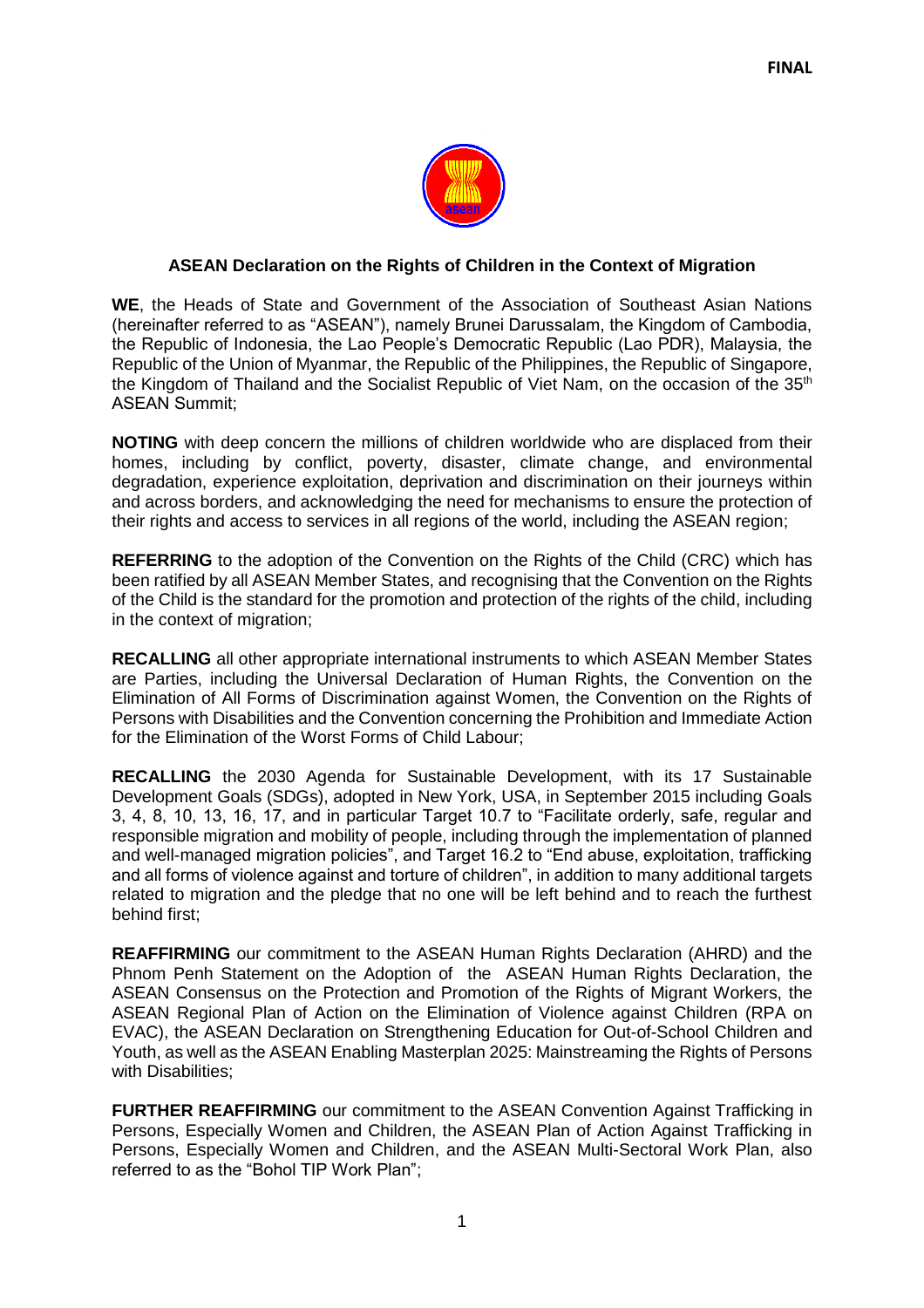**COGNISANT** of our commitment under the ASEAN Socio-Cultural Community Blueprint 2025 towards an inclusive ASEAN Community that promotes and protects the human rights of its peoples including, among others, children, youth, migrant workers, and vulnerable and marginalised groups;

**RECOGNISING** the sovereignty of ASEAN Member States, and the principle of noninterference in the internal affairs of ASEAN Member States as enshrined in the ASEAN Charter, in determining their own policies relating to children in the context of migration, including determining entry into and departure from their territory and under which conditions they may remain;

**REITERATING** that ASEAN should make further progress as a cohesive and caring society committed to enhancing the quality of life and well-being as well as to strengthening cooperation in addressing the underlying causes of children in the context of migration, with an emphasis on the prevention of such causes;

## **DO HEREBY:**

- 1. **REAFFIRM** our commitment as States Parties to the Convention on the Rights of the Child, to protect the rights of children and to ensure that the best interests of the child is a primary consideration in all relevant policies and practices in the context of migration;
- 2. **ACKNOWLEDGE** the need to further strengthen the national systems, including but not limited to child protection, education, health, and justice, in the ASEAN region, and to enhance their accessibility for children affected by migration, including those who are unaccompanied or separated from their families, those requiring protection and assistance, those who have become victims of violence, abuse, and exploitation, including gender-based violence and human trafficking, those living with lifethreatening infections and diseases, and those with disabilities, among others;
- 3. **FURTHER ACKNOWLEDGE** the need to enhance the identification, referral and protection of, and assistance to all children in the context of migration, including those who have become victims of trafficking, refugees, asylum-seekers, and internally displaced children and all other children requiring protection and assistance;
- 4. **RESOLVE** national systems, including but not limited to child protection, education, health, and justice, to ensure that these address the rights and needs of children in the context of migration, and to facilitate this by ensuring the allocation of necessary resources, as well as well-trained and child- and gender-sensitive human resources;
- 5. **ENCOURAGE** ASEAN Member States to further enhance cooperation in the implementation of child-sensitive and gender-responsive border governance policies to augment the assistance to and protection of children in the context of migration;
- 6. **CALL UPON** ASEAN Member States to further recognise that children in the context of migration are particularly vulnerable to discrimination and certain types of violence, abuse, and exploitation, including forced and child labour, child marriage, sexual exploitation, gender-based violence, neglect, and domestic servitude and to cooperate and build partnerships with relevant stakeholders to address and prevent this;